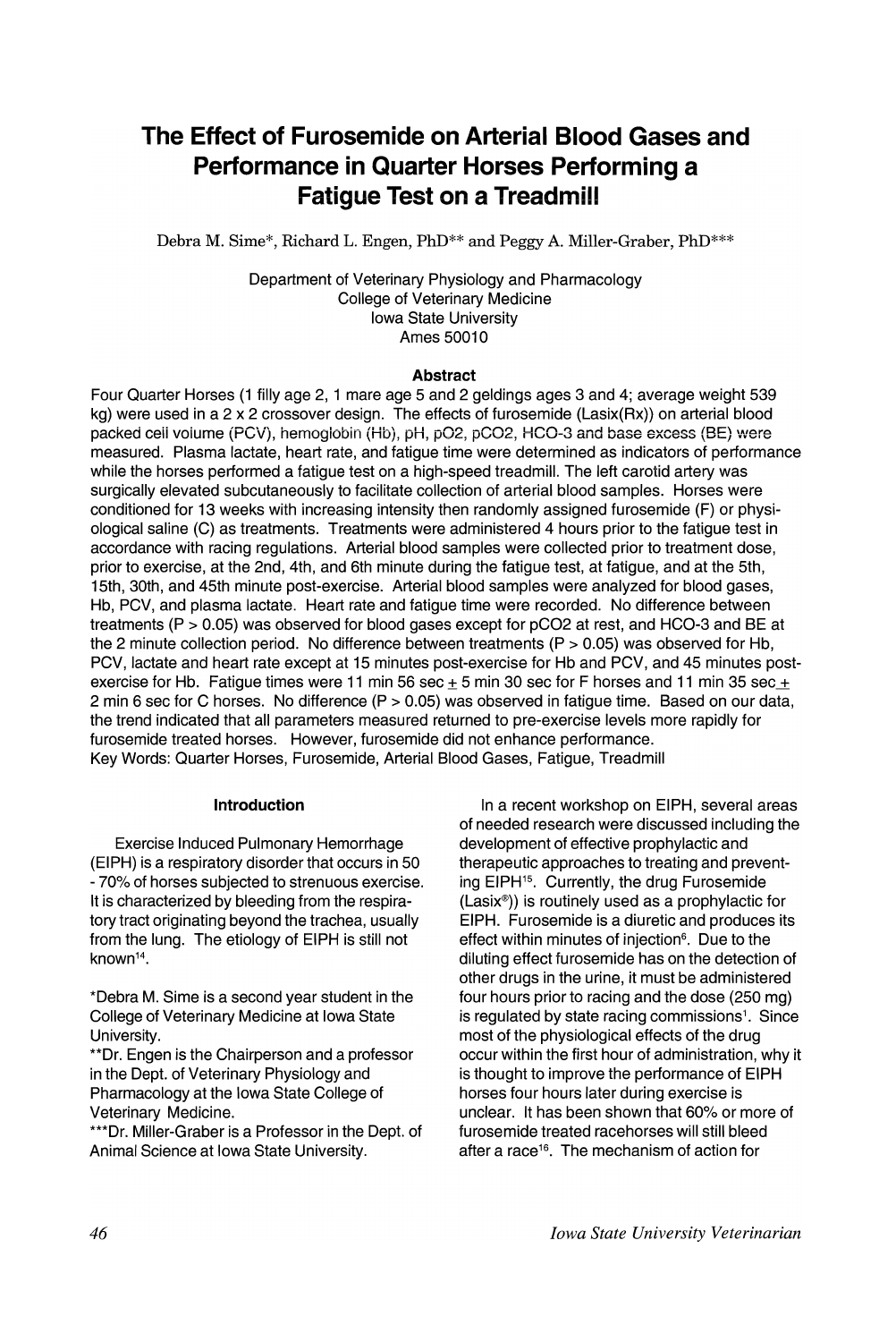furosemide's prevention or reduction in severity of EIPH is not known and there is no clear evidence that it is effective in preventing or reducing the severity of an EIPH episode<sup>14</sup>. Studies have shown conflicting results on whether furosemide improves the racing performance of EIPH horses or healthy racehorses<sup>16</sup>.

In humans, furosemide increases arterial oxygen tension suggesting an improvement in gas exchange within the lung. It is believed that the improvement in gas exchange is due to a reduction in intrapulmonary shunting of blood<sup>6</sup>. In horses, when furosemide is administered 4 hours prior to exercise, it has been shown to reduce right atrial and pulmonary arterial pressures and the reduction in pressure is dose dependent<sup>11</sup>. The effect of furosemide on arterial blood gases when administered at the racing regulated dose of 250 mg 4 hours prior to exercise has not been investigated. The objective of this study was to determine the effect of a 250 mg dose of furosemide administered 4 hours prior to exercise on arterial blood gases and performance while horses were exercised to fatigue on a treadmill.

#### **Materials and Methods**

Four Quarter Horses were used in a 2x2 crossover design to evaluate the effect of furosemide on arterial blood packed cell volume (PCV), hemoglobin (Hb), pH, pO<sub>2</sub>, pCO<sub>2</sub>, bicarbonate (HCO<sub>2</sub>), base excess (BE), and performance, using plasma lactate, heart rate and fatigue time as indicators of fitness. The left carotid artery was surgically elevated to form a subcutaneous loop in each horse<sup>2</sup>. Horses were housed in outdoor paddocks and fed a diet of grain mix and grass hay. Each horse was conditioned with increasing intensity 5 days a week for 13 weeks on a high speed treadmill (Sato 11)13. Horses were randomly assigned one of two treatments, furosemide (F) or a physiological saline placebo (C). A 5 cc treatment dose of either 250 mg of furosemide or 5 cc of physiological saline was administered intravenously four hours prior to performing the fatigue test (dose and time of furosemide administration in accordance with Iowa State Racing Commission regulations9 ). Horses were not allowed access to food or water following administration of either treatment. Four hours post-treatment, the horses were warmed up 4 minutes at 3.35 m/s at

an incline of 00 and then immediately tested at 6.71 m/s at an incline of 100 until fatigued. Fatigue was determined to be the point when the horse could no longer be encouraged off the tail chain.

Arterial blood samples were collected prior to dosing, at rest (before being tested on the treadmill), 2, 4, and 6 minutes into the fatigue test, fatigue (the point at which the horse was stopped), and 5, 15, 30, and 45 minutes recovery. The recovery period was passive. The arterial sample taken at dose was collected via arterial puncture. All other arterial blood samples were taken after insertion of a 16 gauge 2 inch arterial catheter into the elevated left carotid artery with an extension and three-way stopcock attached. This setup enabled freedom in collection of arterial blood samples while the horses were exercising on the treadmill. Approximately 10 cc of blood was drawn and discarded before samples were collected and each sample collection was followed by approximately 20  $cc$  of saline warmed to  $380^{\circ}$ C to flush the apparatus.

Arterial blood samples intended for blood gas analyses were collected in heparinized glass syringes and kept on ice until analysis. Arterial blood samples for Hb and PCV analyses were collected in potassium oxalate vaccutainers and kept on ice until analysis. Arterial blood samples for lactate analyses were collected in sodium fluoride/potassium oxalate vaccutainers, centrifuged at 4000 g for 5 minutes, plasma extracted and frozen in microcentrifuge tubes until analysis.

Heart rates were recorded by a Hippocard<sup>7</sup> heart rate monitor at dose, rest, 2, 4, and 6 minutes of fatigue test, and 5, 15, 30 and 45 minutes recovery. The amount of time taken for each horse to reach fatigue was also recorded in minutes and seconds.

Arterial blood samples were analyzed for pH, pO<sub>2</sub>, pCO<sub>2</sub>, HCO<sub>3</sub>, and BE using an IL Blood Gas Analyzer<sup>8</sup>. Hemoglobin was determined by the cyanmethemoglobin method. Packed cell volume was determined by microhematocrit centrifugation. Plasma lactate levels were determined by Lactate Autoanalyzer<sup>17</sup>.

All data were analyzed for treatment effects using GLM procedures of SAS (1989)<sup>12</sup>. Differences due to treatment were analyzed using Least Square Means at  $(P < 0.05)$ .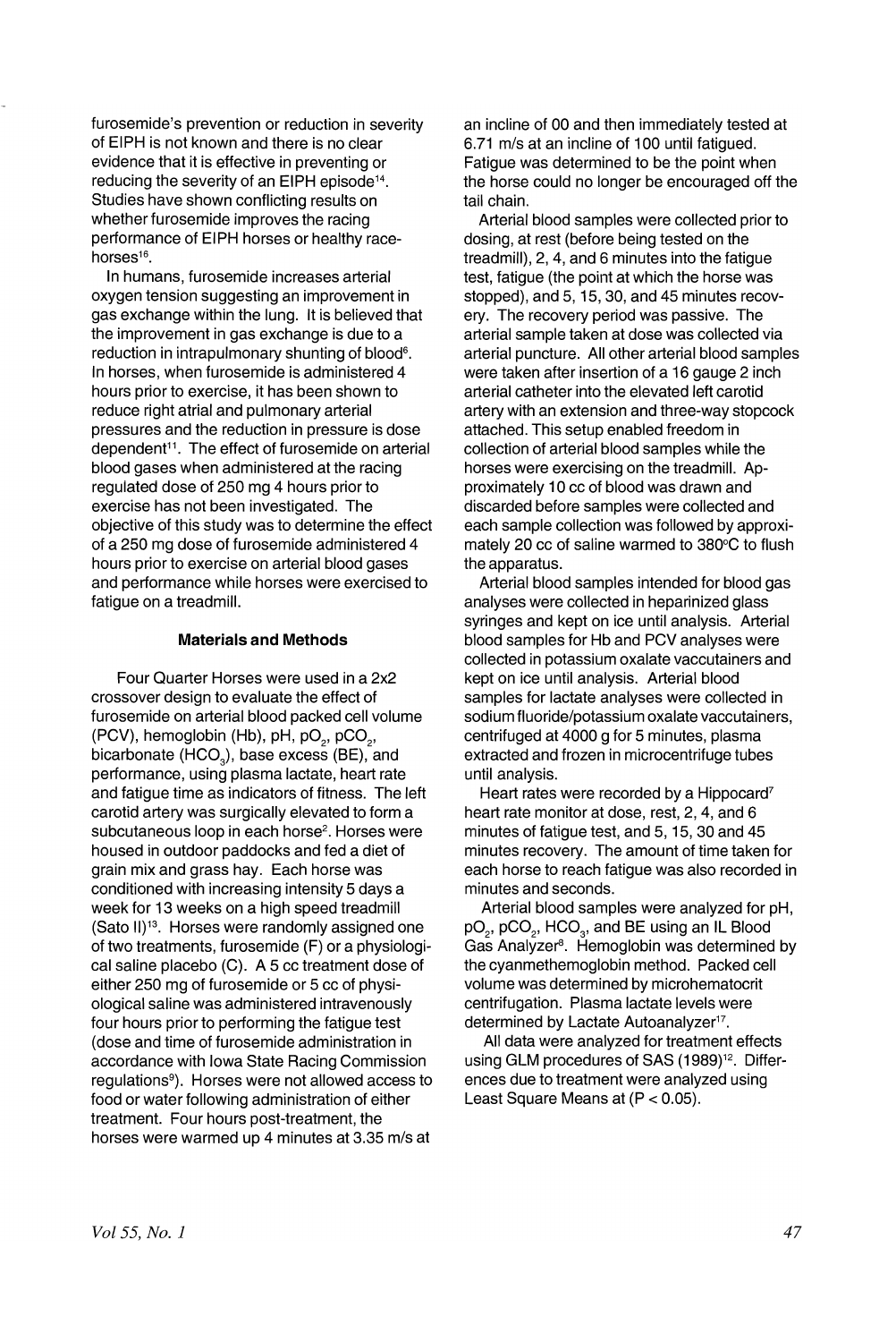# **Results and Discussion**

Arterial blood parameters and heart rates resulting from this study are listed in Table 1. The pO<sub>2</sub> level of F treated horses decreased from a resting level of 126 to 82.17 mm Hg at 6 minutes of testing and returned to resting levels within 5 minutes of recovery. Control pO<sub>2</sub> level exhibited a similar pattern with values slightly lower, however the difference between treatments was not significant. The  $pCO<sub>2</sub>$  level of F and C treated horses closely followed each other with lowest levels at fatigue and 5 minutes recovery. These results agree with studies conducted by Bayly et al<sup>3</sup> and Littlejohn and Snow<sup>10</sup> with Thoroughbred horses exercising at 7 m/sec and 10 m/sec, respectively. Arterial blood pH of F treated horses increased slightly from the dose pH of 7.415 to 7.438 when sampled at rest. This agreed with a study conducted by Freestone et al<sup>4</sup> where horses were dosed with 1 mg/kg. The pH then maintained a higher level for F treated horses compared to C horses throughout testing, fatigue and recovery. A significant difference due to treatment was found for pH at 30 minutes recovery  $(P < 0.05)$ . The pH values are lower, however, than the pH values reported for Thoroughbred horses exercising at similar speeds by Freestone et al<sup>4</sup> and Littlejohn and Snow<sup>®</sup>. Bicarbonate (HCO<sub>3</sub>) concentration and BE of arterial blood exhibited a similar pattern to pH, with a significant difference between treatments at 2 minutes for HCO-<sub>3</sub> and for BE (P < 0.05). Packed cell volume and Hb levels exhibited typical exercise patterns however, values were lower than those reported by Harris and Snow<sup>5</sup> and Littlejohn and Snow<sup>10</sup>. A large increase in PCV from resting levels was maintained throughout testing and a near return to resting levels was reached at 45 minutes recovery. Plasma lactate levels also exhibited an increase during exercise, however F treated horses had lower lactate concentrations throughout recovery. Heart rate showed a marked increase from rest to 6 minutes of testing, and returned to near resting levels at 45 minutes recovery. The heart rates agreed with the values reported by Bayly et al<sup>3</sup>, Harris and Snow<sup>5</sup>, and Littlejohn and Snow<sup>10</sup>. The fatigue time of F treated horses was 11 minutes and 56 seconds compared to 11 minutes and 35 seconds for C horses. The difference was not significant due to treatment.

### **Conclusion**

No difference between fatigue time of F treated horses and C horses was observed suggesting furosemide did not enhance performance of healthy horses. Furosemide did not appear to enhance ventilation/perfusion during exercise as reflected by the similar response observed between experimental groups for arterial blood gases. A trend towards less acid/ base balance disturbance was seen for the F treated horses, however this trend was not significant. A similar study needs to be performed on clinically diagnosed EIPH horses that experience frequent EIPH episodes to determine whether furosemide produces results similar to those found in this study.

# **Acknowledgements**

The author would like to thank the Iowa State University College of Veterinary Medicine Summer Research Scholarship for funding this project and the cooperation of Dr. Peggy Miller-Graber and the Animal Science department for making this project possible. The contributions of several individuals was greatly appreciated: Dr. Richard L. Engen for consenting to be mentor of this project; Dr. Peggy Miller-Graber for her expertise; Lyle Kesl, Dave McCollum and Trisha Kolterman (graduate students); Sara Garr; Dr. Rick Sharp; Dr. Eric Reinertson, Dr. Eric Davis, large animal surgical staff, and senior students for performing the surgical elevations of the carotid artery and for post operative care. A very special thank you to Peppy, Star, Lucky and Sunny.

## **References**

1. Association of Racing Commissioners International, Inc. Drug Testing and Quality Assurance Program. Rules and Policies: Permitted Medication Programs in the United States. 1992.

2. Auer, Jorg A. Equine Surgery. W. B. Saunders Company. 1992.

3. Bayly, W. M., D. R. Hodgson, D. A. Schulz, J. A. Dempsey and P. D. Gollnick. Exerciseinduced hypercapnia in the horse. Journal of Applied Physiology. 1989. 67: 1958-1966.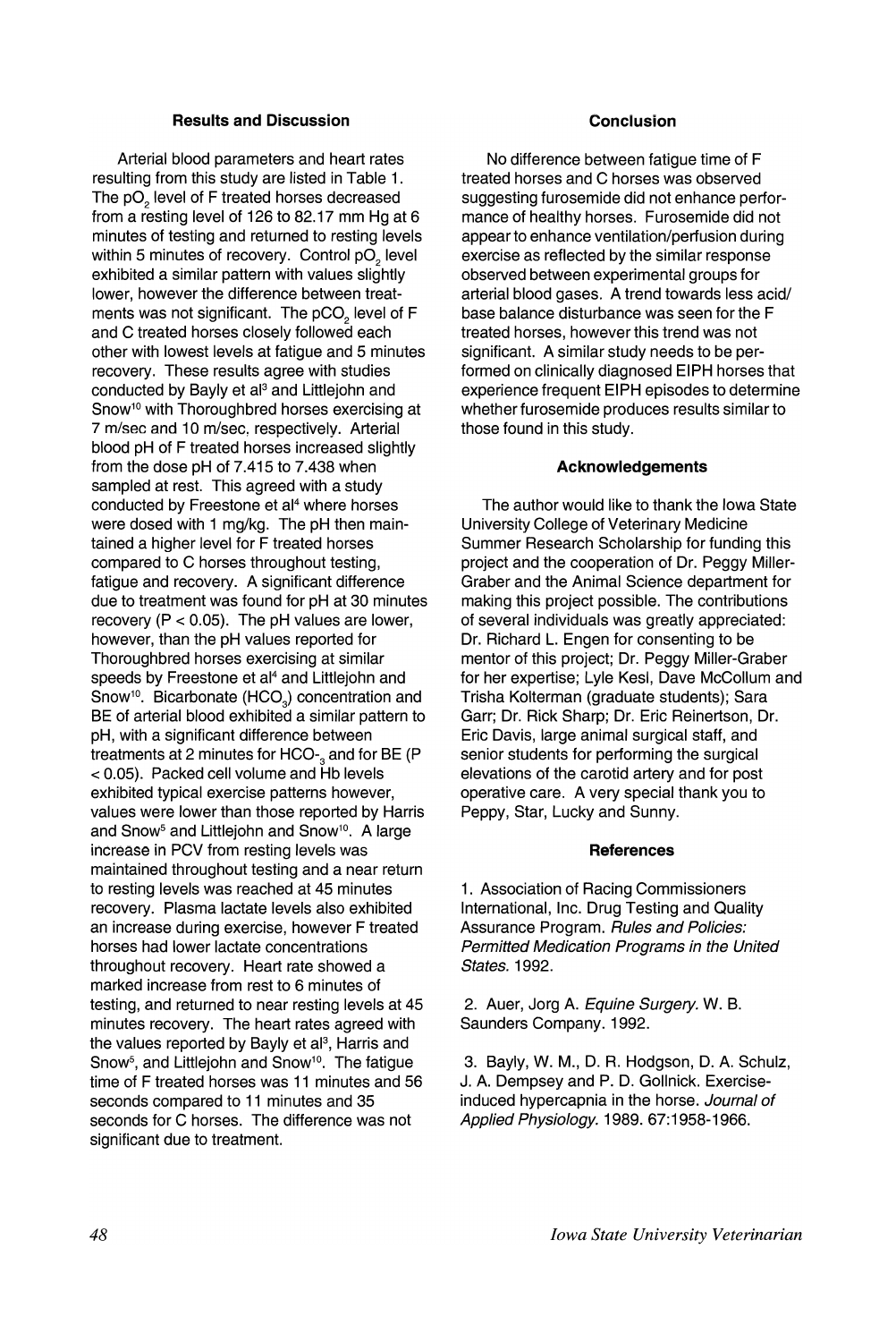# Table 1. Arterial blood parameters and heart rates<sup>1</sup>.

| Time                   | pH                               | pO <sub>2</sub>           | pCO <sub>2</sub>                | mHCO-3                 | BE                     |
|------------------------|----------------------------------|---------------------------|---------------------------------|------------------------|------------------------|
| (min)                  |                                  | (mmHg)                    | (mmHg)                          | (mEq/L)                | (mEq/L)                |
| <b>Control</b><br>Dose | $7.42 \pm .026$                  | $122 \pm 10.2$            |                                 |                        |                        |
|                        |                                  |                           | $51 \pm 1.7$                    | $32.1 \pm 1.9$         | $6.5 \pm 2.0$          |
| Rest                   | $7.42 \pm .010$                  | $103 \pm 10.9$            | $51^{\circ} \pm 1.6$            | $32.1 \pm 0.8$         | $6.7 \pm 0.6$          |
| $\overline{c}$         | $7.35 \pm .015$                  | $90 \pm 6.8$              | $45 \pm 1.9$                    | $24.5^{\circ} \pm 0.8$ | $-0.9^{\circ} \pm 0.9$ |
| 4                      | $7.32 \pm .039$                  | $82 \pm 0.7$              | 44 $\pm 2.0$                    | $22.1 \pm 2.3$         | $-3.5 \pm 2.5$         |
| 6                      | $7.29 \pm .031$                  | $77 \pm 2.7$              | $42 \pm 1.8$                    | $20.2 \pm 2.3$         | $-5.5 \pm 2.6$         |
| Fatigue                | $7.24 \pm .088$                  | $95 \pm 21.1$             | $30 \pm 9.9$                    | $13.0 \pm 6.1$         | $-12.7 \pm 6.9$        |
| 5                      | $7.27 \pm .096$                  | $114 \pm 7.5$             | $26 \pm 9.0$                    | $12.6 \pm 6.8$         | $-12.7 \pm 7.9$        |
| 15                     | $7.28 \pm .090$                  | $105 \pm 6.8$             | $35 \pm 6.2$                    | $17.1 \pm 6.4$         | $-8.5 \pm 7.3$         |
| 30                     | $7.35 \pm .059$ <sup>g</sup>     | $105 \pm 7.1$             | $43 \pm 5.3$                    | $23.7 \pm 6.0$         | $-1.5 \pm 6.2$         |
| 45                     | $7.38 \pm .052$                  | $103 \pm 2.8$             | $46 \pm 5.1$                    | $26.9 \pm 5.2$         | $1.8 \pm 5.4$          |
| <b>Furosemide</b>      |                                  |                           |                                 |                        |                        |
| Dose                   | $7.41 \pm .009$                  | $126 \pm 3.4$             | $50 \pm 2.2$                    | $31.7 \pm 1.3$         | 6.1 $\pm$ 1.2          |
| Rest                   | $7.44 \pm .011$                  | $108 \pm 5.6$             | $50^a \pm 1.1$                  | $32.8 \pm 1.5$         | $7.7 \pm 1.6$          |
| 2                      | $7.37 \pm .003$                  | $88 \pm 1.3$              | $46 \pm 2.4$                    | $25.9^{\circ} \pm 1.2$ | $0.9^{\circ} \pm 0.8$  |
| 4                      | $7.37 \pm .009$                  | $84 \pm 1.8$              | $43 \pm 1.9$                    | $22.9 \pm 1.0$         | $-2.4 \pm 0.9$         |
| 6                      | $7.30 \pm .032$                  | $82 \pm 2.9$              | 41 $\pm 2.3$                    | $20.1 \pm 2.3$         | $-5.5 \pm 2.4$         |
| Fatigue                | $7.30 \pm .070$                  | $107 \pm 10.2$            | $31 \pm 8.4$                    | $14.9 \pm 4.1$         | $-9.7 \pm 4.3$         |
| 5                      | $7.35 \pm .136$                  | 117 $\pm$ 6.7             | $24 \pm 8.4$                    | $13.1 \pm 3.6$         | $-9.7 \pm 5.5$         |
| 15                     | $7.36 \pm .048$                  | $107 \pm 6.2$             | $38 \pm 6.0$                    | $21.1 \pm 4.0$         | $-3.4 \pm 4.1$         |
| 30                     | $7.39 \pm .0339$                 | $102 \pm 6.2$             | $44 \pm 3.1$                    | $26.5 \pm 3.0$         | $1.7 \pm 3.1$          |
| 45                     | $7.41 \pm .031$                  | $100 \pm 5.5$             | $46 \pm 3.3$                    | $28.7 \pm 3.4$         | $3.9 \pm 3.4$          |
|                        | <b>PCV</b>                       | Hb                        | Lactate                         | <b>Heart Rate</b>      |                        |
|                        | $\frac{(\%)}{(\%)}$              | (g/100ml)                 | (mmol/L)                        | (beats/min)            |                        |
| <b>Control</b>         |                                  |                           |                                 |                        |                        |
|                        |                                  |                           |                                 |                        |                        |
| Dose                   | $32.1 \pm 3.0$                   | $13.4 \pm 1.1$            | $0.4 \pm 0.1$                   | $35 \pm 3.8$           |                        |
| Rest                   | $31.1 \pm 2.7$                   | $12.5 \pm 1.1$            | $0.5 \pm 0.1$                   | $35 \pm 3.0$           |                        |
| 2                      | $47.0 \pm 1.7$                   | $19.2 \pm 1.0$            | $8.5 \pm 1.5$                   | $196 \pm 7.4$          |                        |
| 4                      | $48.3 \pm 1.4$                   | $19.4 \pm 0.9$            | $12.1 \pm 2.6$                  | $207 \pm 8.2$          |                        |
| 6                      | $48.6 \pm 1.5$                   | $19.9 \pm 1.5$            | $13.9 \pm 1.6$                  | $213 \pm 10.4$         |                        |
|                        | 47.2 $\pm$ 2.0                   | $18.5 \pm 1.0$            | $18.9 \pm 7.3$                  | $209 \pm 20.7$         |                        |
| Fatigue<br>5           | 44.4 $\pm$ 3.3                   | $17.3 \pm 1.4$            | $18.8 \pm 7.8$                  | $96 \pm 15.4$          |                        |
| 15                     | $39.4^d \pm 2.2$                 | $15.5^{\circ}$ ± 1.8      | $14.4 \pm 6.4$                  | $81 \pm 11.6$          |                        |
| 30                     |                                  | 14.0 $\pm$ 1.0            |                                 | $67 \pm 6.5$           |                        |
| 45                     | $35.1 \pm 3.4$<br>$31.4 \pm 3.0$ |                           | $10.5 \pm 5.5$<br>$7.5 \pm 4.6$ | $\frac{57 \pm 9.6}{2}$ |                        |
| <b>Furosemide</b>      |                                  | $12.6^{\text{f}} \pm 1.1$ |                                 |                        |                        |
| Dose                   | $32.7 \pm 4.5$                   | $13.9 \pm 1.9$            | $0.5 \pm 0.1$                   | $37 \pm 8.1$           |                        |
| Rest                   | $32.5 \pm 3.7$                   | $13.4 \pm 1.5$            | $0.6 \pm 0.1$                   | $33 \pm 4.0$           |                        |
| 2                      | $47.6 \pm 0.6$                   | $19.7 \pm 0.2$            | $8.8 \pm 1.1$                   | $195 \pm 9.4$          |                        |
| 4                      | 49.1 $\pm$ 1.5                   | $20.6 \pm 0.2$            | $11.4 \pm 0.3$                  | $205 \pm 8.2$          |                        |
| 6                      | $48.8 \pm 1.4$                   | $20.0 \pm 0.4$            | $17.2 \pm 0.3$                  | $213 \pm 9.6$          |                        |
| Fatigue                | 48.0 $\pm$ 1.7                   | $19.2 \pm 1.1$            | $19.9 \pm 6.7$                  | $211 \pm 14.9$         |                        |
| 5                      | $45.6 \pm 3.8$                   | $18.5 \pm 1.6$            | $18.9 \pm 3.6$                  | $89 \pm 9.6$           |                        |
| 15                     | 40.8d $\pm 2.0$                  | $16.9^{\circ} \pm 1.3$    | $13.1 \pm 4.9$                  | $75 \pm 8.4$           |                        |
| 30                     | $36.1 \pm 2.4$                   | $14.5 \pm 0.5$            | $8.8 \pm 3.8$                   | $63 \pm 13.1$          |                        |

1Data reported as treatment means  $\pm$ .

a,b,c,d,e,f Means with the same superscript differed due to treatment ( $p < 0.05$ ).